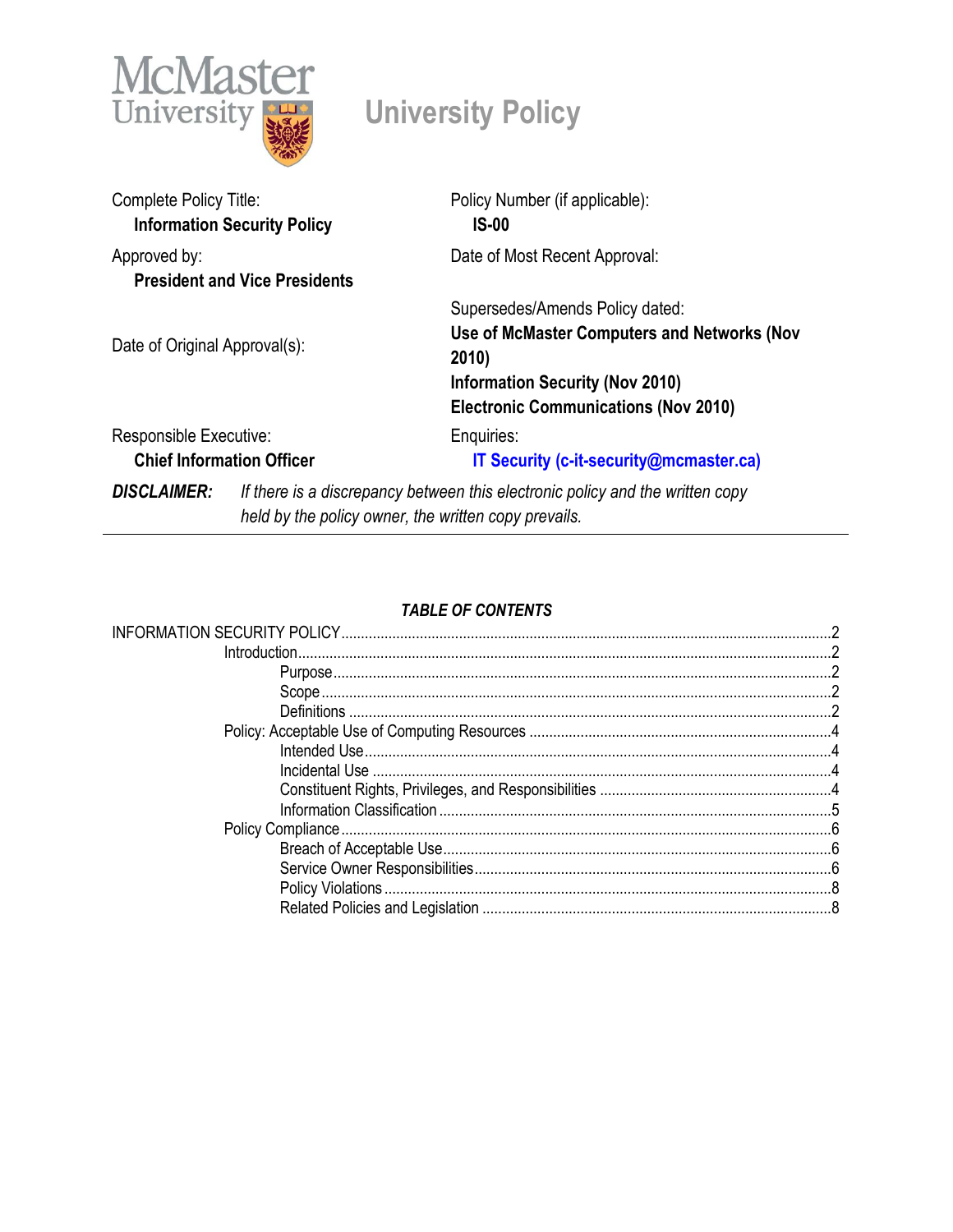## **INFORMATION SECURITY POLICY**

## <span id="page-1-1"></span><span id="page-1-0"></span>**INTRODUCTION**

- 1. In order to maintain business continuity and the University's reputation, it is critical to protect the confidentiality, integrity, and availability of:
	- a) information that supports the operation of the University
	- b) personally identifiable information, including health information
	- c) intellectual property and copyrighted information

#### <span id="page-1-2"></span>**Purpose**

2. The purpose of this Policy is to provide direction for the appropriate use of computing resources, including communication and collaboration services and accounts.

#### <span id="page-1-3"></span>**Scope**

3. This Policy applies to all University Constituents who are able to create and share information using University computing resources, and to any person or organization that handles University information and data regardless of their affiliation with or function within the University.

#### <span id="page-1-4"></span>**Definitions**

- 4. University **Constituents** are individuals that have an existing relationship with the University, including but not limited to adjunct professors, affiliates, alumni, external contractors, faculty, graduate students, guests, librarians, partners, postdoctoral fellows, retirees, staff, undergraduate students, visiting professors, visitors, and volunteers.
- 5. A **computing resource** is any type of computer that is connected to the University data or telephony network. This includes but is not limited to servers, workstations, laptops, mobile devices, network appliances, telecommunication and teleconferencing devices, printers, automation hardware, and industrial control systems.
- 6. **Communication and collaboration services** are defined as digital technologies with which Constituents collaborate, communicate, share opinions, files, or other information. Services may include, but are not limited to: email, network storage, telephone, instant messaging, University managed, sponsored, or branded social networks, cloud services, printers, and online comments. The **service owner** is the department head who is accountable for the service, and computing resources required to provide the service, within the organization.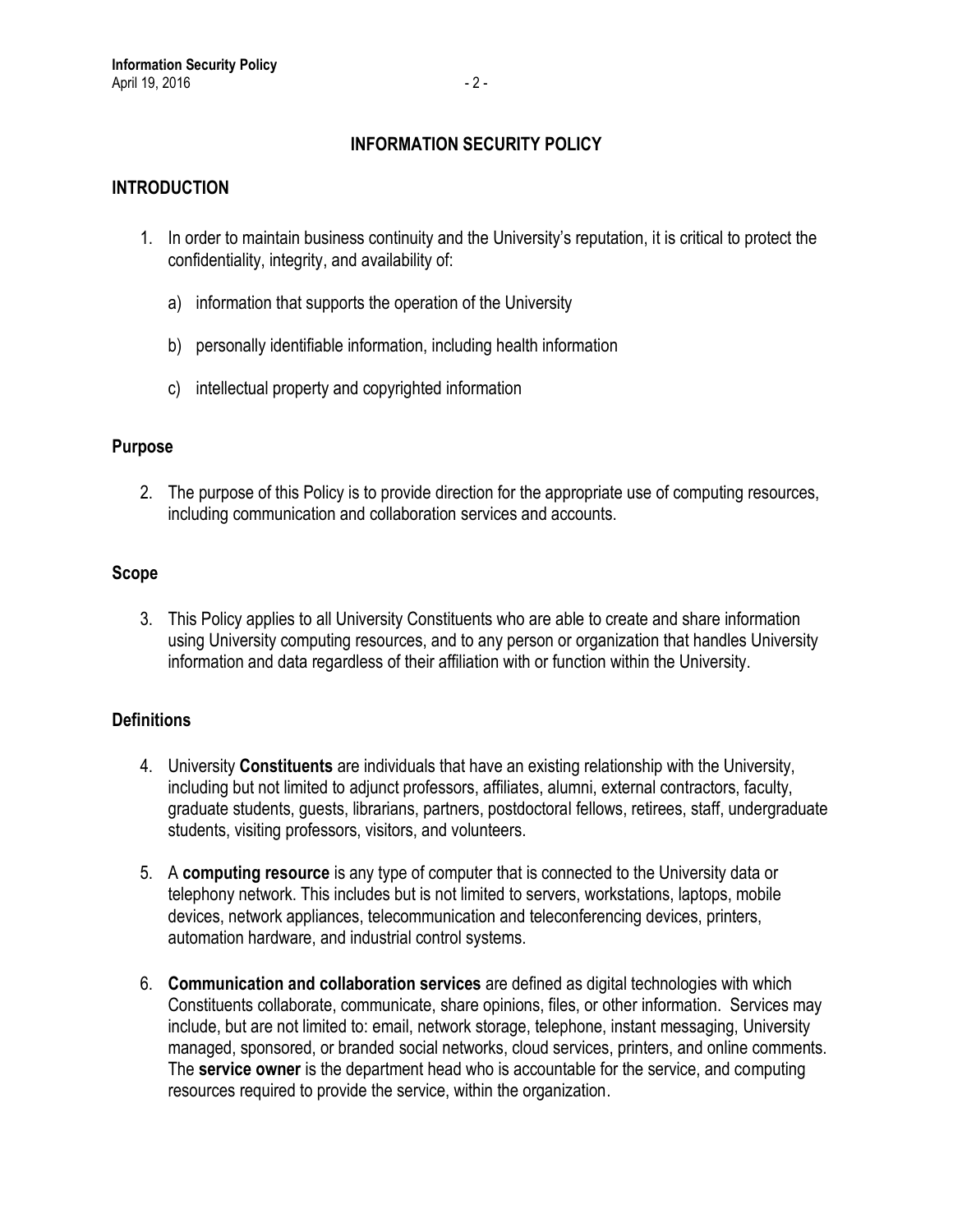- 7. **Accounts** are the full record of activity, communication, and content accessible to a Constituent who is a customer of a service. This includes, but is not limited to, email mailboxes, home directories, computer profiles, telephone voicemail, and University managed, sponsored, or branded social networking profiles.
- 8. The **account holder** is the individual for whom the account was provisioned, and the individual who is responsible for the account. A **delegate** is an individual for whom the account holder has authorized and arranged access to use the account. A **sponsored account** is any account for which the holder is not identifiable by the account name. Examples of sponsored accounts include, but are not limited to, shared accounts, role based accounts, generic accounts, and guest accounts.
- 9. **Credentials** are the mechanism used to authenticate an individual in order to provide access to an account. Credentials usually consist of a user identifier (e.g., MacID) and a password.
- 10. **Information Security enterprise standards** are general statements outlining technical requirements that must be met in order to remain in compliance with this Policy.
- 11. **Canadian Anti-Spam Legislation (CASL)** protects Canadians from the threats related to digital communications, including spam, phishing and malware. [\(https://www.mcmaster.ca/privacy/casl/](https://www.mcmaster.ca/privacy/casl/) and http://crtc.gc.ca/eng[/internet/](http://crtc.gc.ca/eng/internet/anti.htm)anti.htm)
- 12. The **Canadian Copyright Modernization Act (CMA)** protects copyright owners from inappropriate access to their materials, and defines the responsibilities and liabilities of internet service providers. [\(http://laws-lois.justice.gc.ca/eng/annualstatutes/2012\\_20/FullText.html\)](http://laws-lois.justice.gc.ca/eng/annualstatutes/2012_20/FullText.html)
- 13. A complete glossary of definitions can be found in the *[Information Security Glossary](https://informationsecurity.mcmaster.ca/policy/glossary/)*.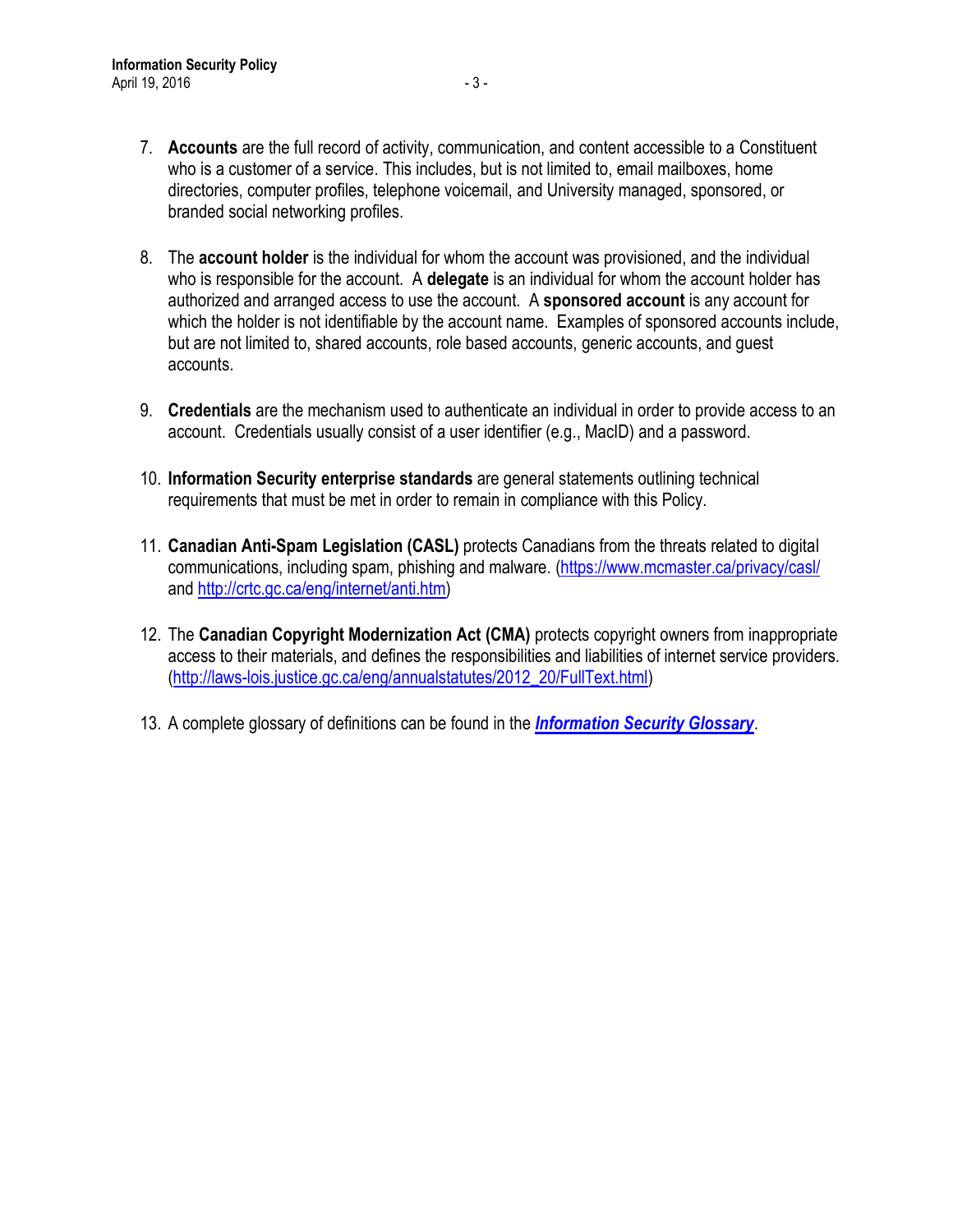## <span id="page-3-0"></span>**POLICY: ACCEPTABLE USE OF COMPUTING RESOURCES**

#### <span id="page-3-1"></span>**Intended Use**

14. University computing resources, services, and accounts are intended for use by University Constituents for activities outlined within and supported by the mission and vision of McMaster University. Such activities include, but are not limited to education, research, health care, University business, student life, community engagement, health and safety, and public service.

### <span id="page-3-2"></span>**Incidental Use**

15. It is accepted that Constituents may use University computing resources, services, and accounts for incidental personal purposes. Constituents are required to exercise good judgment and conduct themselves professionally regarding incidental personal use of University accounts. Use of University accounts for the benefit of a private business or commercial enterprise is restricted by existing University policies, including but not limited to the *[Conflict of Interest Policy for](http://www.mcmaster.ca/policy/Employee/Conflict_of_Interest_Policy.pdf)  [Employees](http://www.mcmaster.ca/policy/Employee/Conflict_of_Interest_Policy.pdf)*, *[Code of Student Rights and Responsibilities](http://www.mcmaster.ca/policy/Students-AcademicStudies/Code_of_Student_Rights_and_Responsibilities.pdf)*, and *[Statement on Conflict of](http://www.mcmaster.ca/policy/faculty/Research/StatementOnConflictOfInterestInResearch.pdf)  [Interest in Research](http://www.mcmaster.ca/policy/faculty/Research/StatementOnConflictOfInterestInResearch.pdf)*.

### <span id="page-3-3"></span>**Constituent Rights, Privileges, and Responsibilities**

- 16. Constituents are responsible for observing all applicable laws, University policies, and contractual agreements while using computing resources, services, and accounts.
- 17. Constituents have the right to access only the accounts, information, and computing resources to which they have been granted explicit authorization, or to which authorization is implied by the disposition of the account, information, or resource. Constituents are responsible for safeguarding computing resources, accounts, and information in their care.
- 18. Each Constituent will be assigned unique credentials with which to access University managed accounts. **These credentials must not be shared**, even with a supervisor or among co-workers. It is the responsibility of each Constituent to ensure that their assigned credentials comply with this Policy and related Standards, including the *[Password Standard](https://informationsecurity.mcmaster.ca/standards/passwords/)*. It is the responsibility of each Constituent to protect and prevent the misuse of the credentials that have been assigned to them.
- 19. Credentials will not change if a Constituent changes roles. If the credential unique identifier (i.e., account name, user name, or MacID) does not adequately identify the account holder, they are encouraged to use an alias. Reasonable requests to change credential unique identifiers will be accommodated.
- 20. Account holders have the authority to delegate access to their account as reasonably required within their role at the University. Delegate access should be granted using unique credentials rather than shared common credentials; exceptions may be made where there are technical constraints preventing delegation to another unique account. Delegates are required to adhere to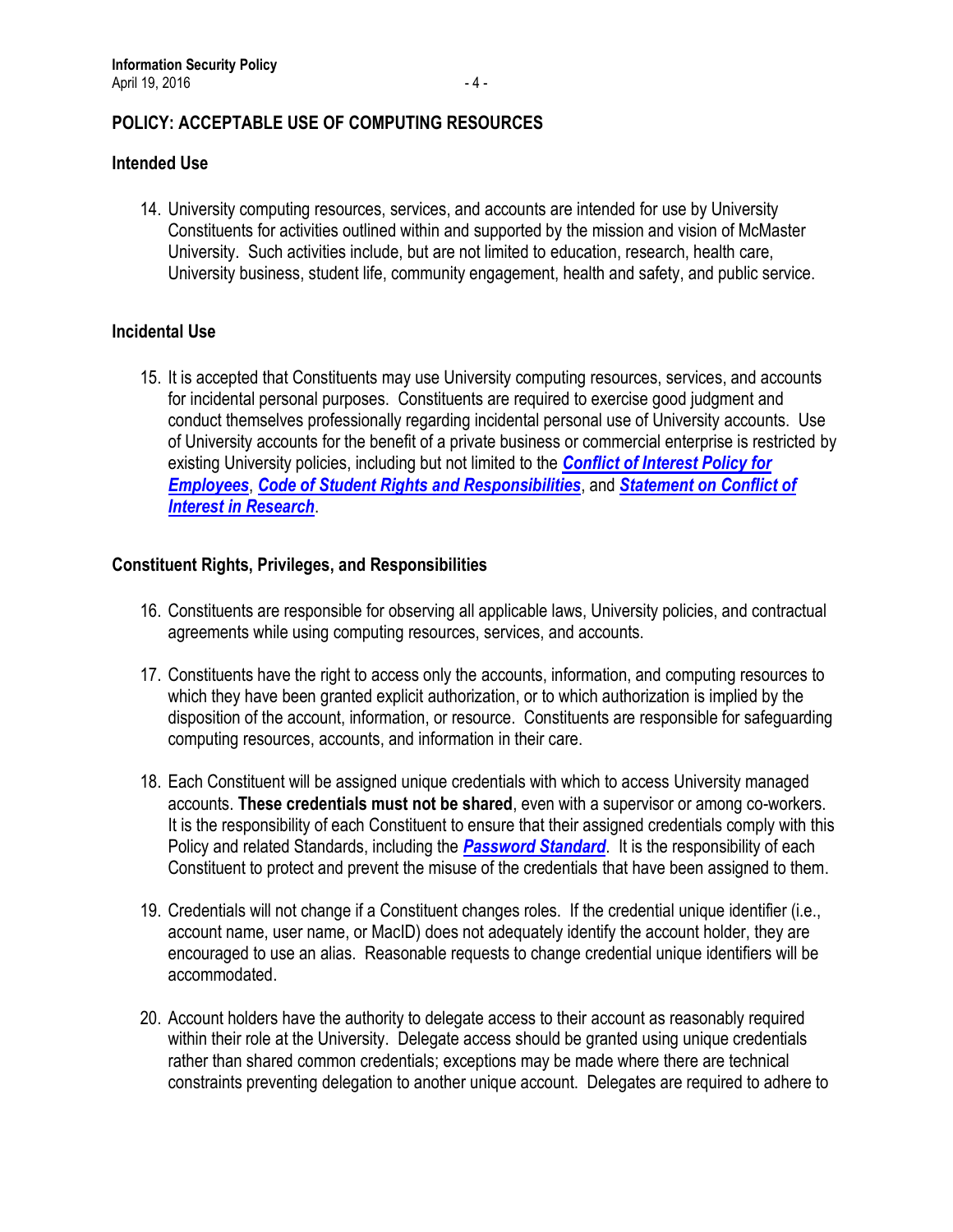the same standards of acceptable use as they would in any account which they hold or to which they have access. Account holders retain responsibility for the actions of their delegates.

- 21. Constituents are responsible for managing the content of their account(s). Any backups or redundancy provided by the service provider is in support of disaster recovery and business continuity only. There may be limitations on the ability for technical administrators to recover content that has been deleted. Modification and deletion of content should be undertaken responsibly and in accordance with legal and record retention policies.
- 22. Constituents are encouraged to use alternatives to shared accounts, such as electronic distribution lists, contact groups, delegation, aliases, etc. Where shared accounts are necessary, they should not have active credentials related to them; Constituents should access the shared account using their unique credentials. All shared accounts must have an explicitly identified holder.
- 23. Electronic distribution lists and contact groups must have an explicitly identified holder. The holder may delegate authority to send messages to list members. The holder and their delegate are responsible for all content sent using the electronic distribution list, and for ensuring that the list is not used to send unsolicited or inappropriate messages. Messages sent using electronic distribution lists must comply with *[Canadian Anti-Spam](http://crtc.gc.ca/eng/internet/anti.htm) Legislation (CASL)*. List holders are responsible for maintaining the list membership, and offering a mechanism by which members can unsubscribe from the list where applicable.
- 24. Constituents are responsible for reporting violations of this policy, and known information security events, incidents or breaches in accordance with the *[Information Security Incident Reporting](https://informationsecurity.mcmaster.ca/incidentreporting/)* procedure. Breaches of personal information must be reported without delay to the University Privacy Officer.

## <span id="page-4-0"></span>**Information Classification**

- 25. Information that is transmitted or stored using University computing resources, services, and accounts must be handled in accordance with the *[Information Classification Matrix](https://informationsecurity.mcmaster.ca/procedures/infoclassmatrix/)*, in order to maintain appropriate confidentiality, integrity and availability. Information must be re-classified when necessary during its lifecycle to ensure it is appropriately handled and protected. Where possible, information should be labelled to promote appropriate handling and protection.
- 26. Constituents must comply with the University *[Privacy Governance and Accountability](http://www.mcmaster.ca/privacy/privacy/privacy-index.html)  [Framework](http://www.mcmaster.ca/privacy/privacy/privacy-index.html)* while using computing resources, services, and accounts. Faculties, research units and groups, departments, and business units should:
	- a) Use internally managed services to handle information;
	- b) Assess the risk of sharing information with external services and accounts;
	- c) Create standard operating procedures to supplement this Policy, and mitigate risks to sensitive information; and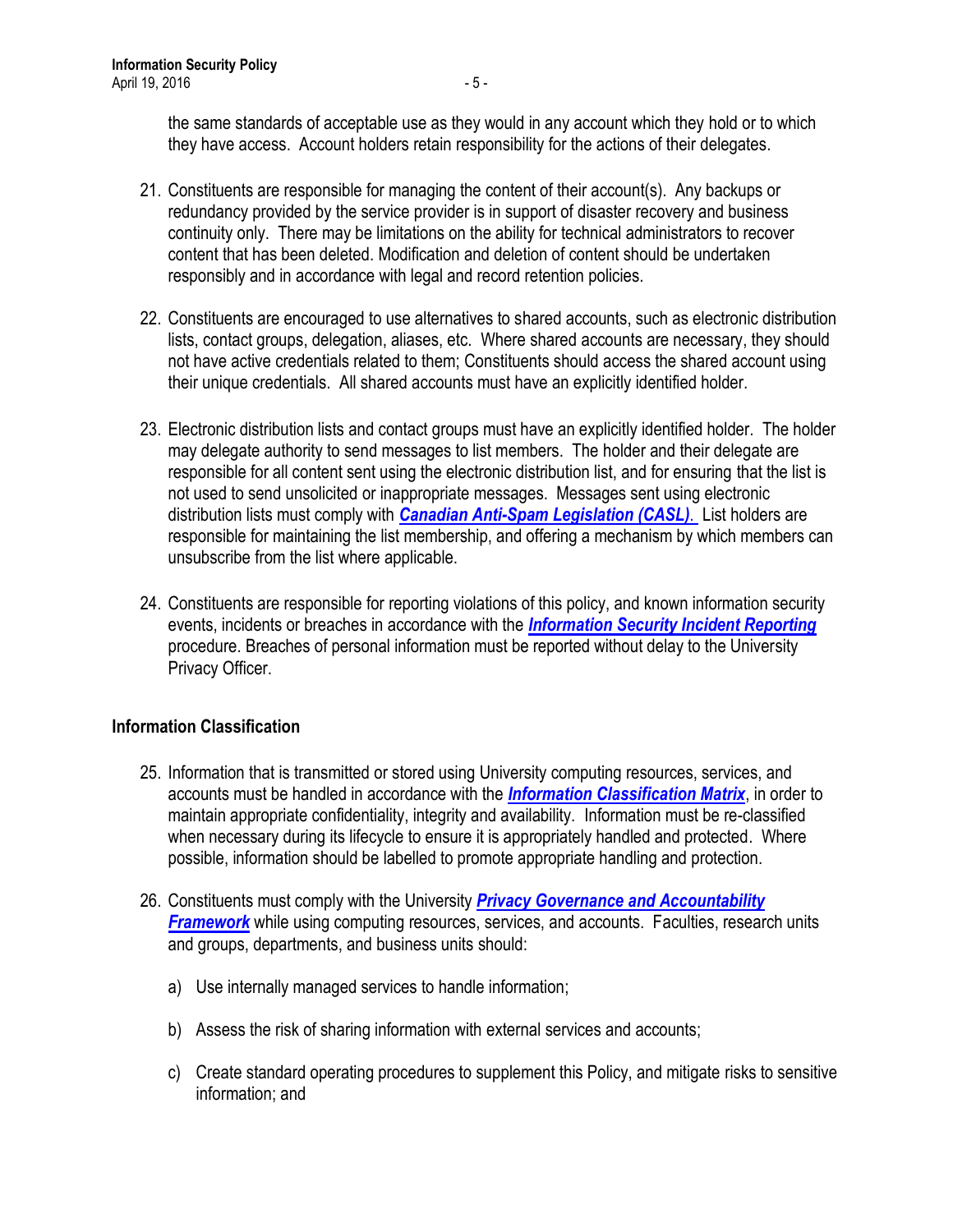- d) Educate users on their responsibilities and liabilities.
- 27. All unauthorized or accidental disclosures of information classified as confidential or restricted must be reported to the University Privacy Office (University Secretariat).

## <span id="page-5-0"></span>**POLICY COMPLIANCE**

28. The University reserves the right to monitor service and account activity, excluding content, and to audit computing resources on the University data and telephony networks in order to ensure compliance with this Policy. All violations of this Policy will be handled according the "**Policy Violations**" section below.

#### <span id="page-5-1"></span>**Breach of Acceptable Use**

- 29. Constituents are prohibited from accessing another individual's account without appropriate authorization.
- 30. Constituents are prohibited from using services and accounts to access, read, copy, delete, or use University data, information, or resources without authorization. Intentional or involuntary unauthorized release of confidential information is considered a breach of confidence and a violation of this Policy.
- 31. Constituents are prohibited from engaging in activities that prevent or impede the ability of others to exercise their rights and privileges. This includes, but is not limited to:
	- a) the transmission of unsolicited or malicious messages, or installation of unwanted or malicious software, including those defined by the *[Canadian Anti-Spam](http://crtc.gc.ca/eng/internet/anti.htm) Legislation (CASL)*;
	- b) accessing copyrighted material to which they are not authorized, including that defined by the *[Copyright Modernization Act \(CMA\)](http://laws-lois.justice.gc.ca/eng/annualstatutes/2012_20/FullText.html)*;
	- c) limiting or denying access to services and / or accounts without authorization; and
	- d) unauthorized or unwarranted monitoring or surveillance of computing activities.

#### <span id="page-5-2"></span>**Service Owner Responsibilities**

32. Service owners are responsible for ensuring that their service is configured in compliance with this Policy and are responsible for information technology security within the service.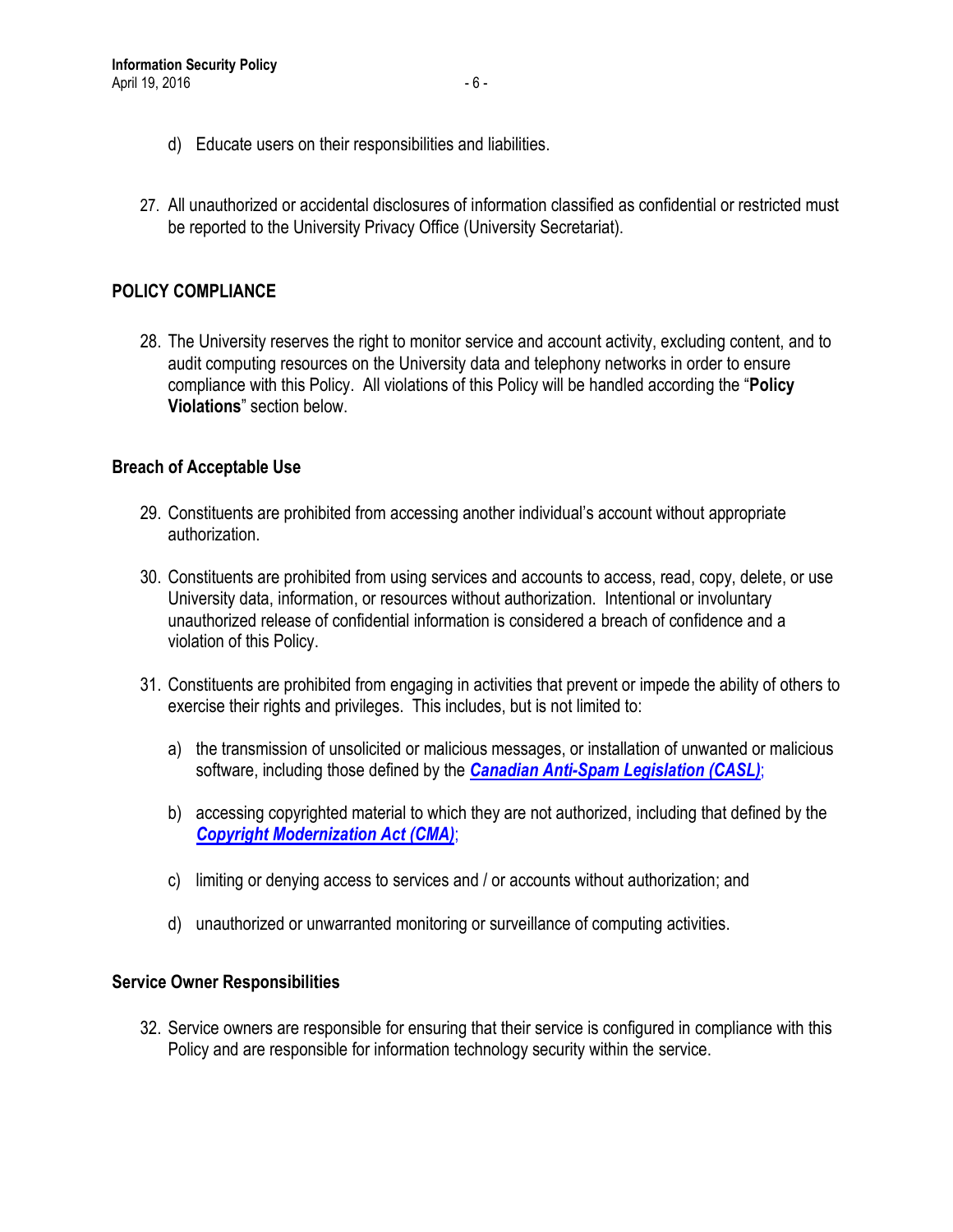- 33. Service owners are responsible for reporting privacy breaches to the University Privacy Office. Known information technology security incidents must be reported to the UTS IT Security team. Suspected and potential information technology security incidents should be reported to the UTS IT Security team.
- 34. Service administrators and technical administrators will not access Constituent accounts without proper authorization. Where the technology exists to control accounts or the devices upon which accounts are accessed, such technology will only be employed when necessary to remediate violations of this Policy, and will not be employed without notifying the Constituent, after consultation with the University Privacy Officer. Unauthorized access by an administrator will be investigated by the Chief Internal Auditor.
- 35. Access to an account by someone other than the account holder, or delegate, will be provided upon presentation of a legal search warrant or subpoena. Access may also be provided in the event of imminent physical threat; under such circumstances there must be reasonable belief that access to the account is required in order to prevent harm to one or many individuals.
- 36. For business continuity purposes, and other legitimate business reasons, it may sometimes be necessary for someone other than the account holder or delegate to access an account. Examples could include termination of employment, sudden leave of absence, or fraud.
	- a) Access to staff and sponsored accounts must be authorized by the appropriate Vice-President, or in their absence, the authorized delegate or the Vice-President Administration.
	- b) Access to faculty accounts must be authorized by the Provost / Vice-President Academic, or in their absence, the authorized delegate or the President.
	- c) Requests for access to an account by someone other than the account holder, or a delegate, should be reviewed and approved by the University Privacy Officer. The Privacy Officer, at their discretion, may recommend administrative, technical, or physical constraints to access. For example, the Privacy Officer may recommend that access be granted for less time than requested, that access logging be enabled for the duration of access, or that access be monitored by another party.
	- d) Service providers will be responsible for verifying that access constraints are applied appropriately, and that access is properly revoked.
	- e) Account holders will be notified by the authorizing VP as soon as possible without compromising any investigation.
- 37. Faculties, research units and groups, departments, and business units which oversee or manage an information technology function, whether internal or external, are responsible for securing the information and technology under their responsibility. To this end, they must: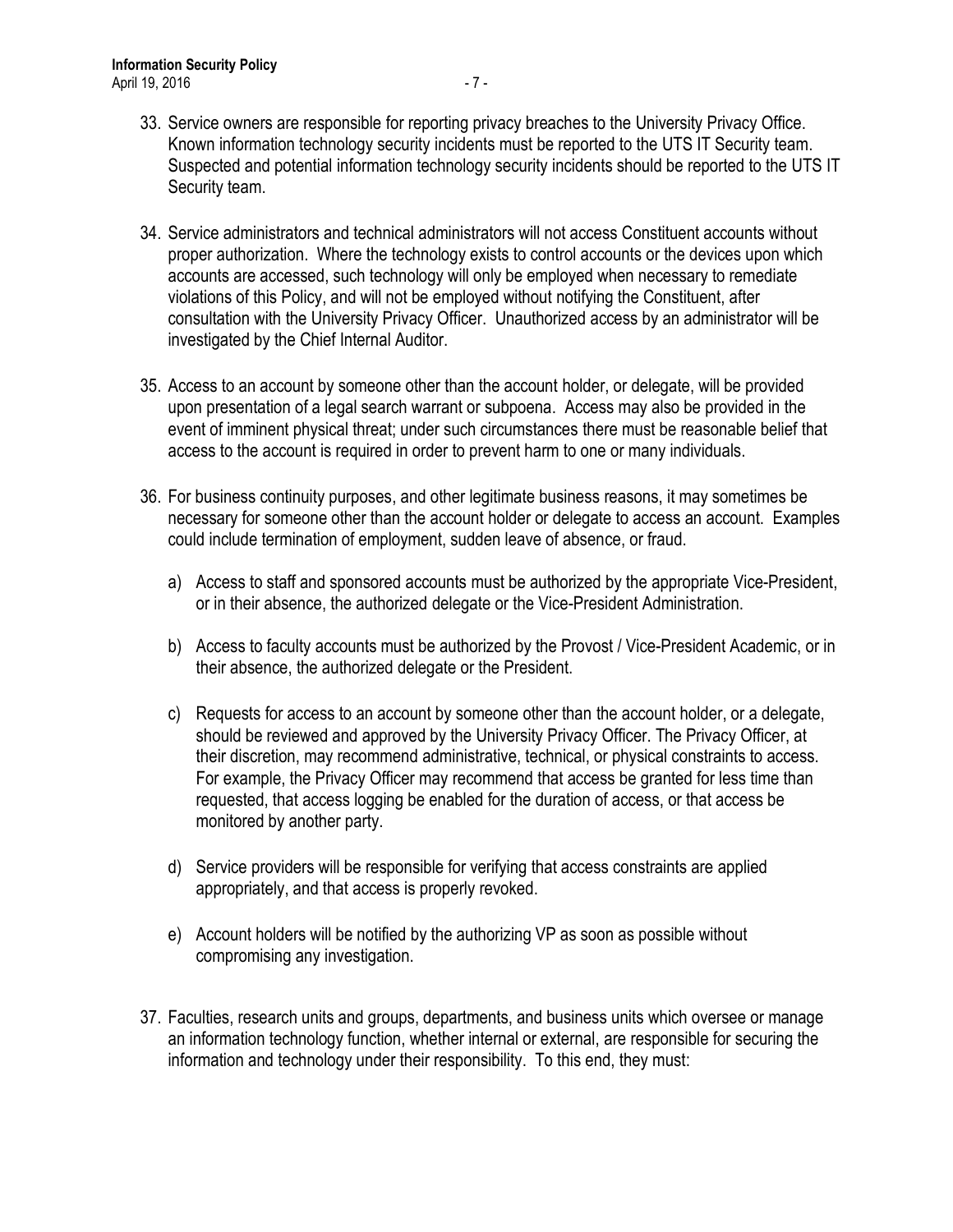- a) Assure that computing resources, services, and accounts in their area are in compliance with this Policy and related Standards;
- b) Identify and communicate with owners of data that is stored or processed on computers in their area; and
- c) Report incidents of known information technology security breaches to the UTS IT Security team, and to the University Privacy Officer when personal information is involved.

## <span id="page-7-0"></span>**Policy Violations**

- 38. All potential violations of this Policy will be investigated by the appropriate internal authority, and may result in disciplinary actions as per relevant University policies.
- 39. All potential violations of this Policy could result in the removal of access to services and account privileges for the violator for the duration of the investigation or as directed by the appropriate internal authority.
- 40. Information technology security incidents that violate any of the above listed policies or legislation is considered violations of this Policy and will be escalated to the internal authority responsible for the policies and/or legislation. For example, violations of this policy that involve systems used to process payments will be escalated to the CFO, or appropriate delegate. Violations may be escalated to external authorities, such as police forces or the Canadian Radio-Television and Telecommunications Commission (CRTC), at the discretion of the internal authorities.

## <span id="page-7-1"></span>**Related Policies and Legislation**

- 41. This document is to be read in conjunction with relevant policies, statements, regulations, and legislation, including:
	- *a) [Code of Student Rights and Responsibilities](http://www.mcmaster.ca/policy/Students-AcademicStudies/Code_of_Student_Rights_and_Responsibilities.pdf)*
	- *b) [Code of Conduct for Faculty and Procedure for Taking Disciplinary Action](http://www.mcmaster.ca/policy/faculty/Conduct/CodeofConduct-ProceduresforDisciplinaryAction.pdf)*
	- *c) [Statement on Conflict of Interest in Research](http://www.mcmaster.ca/policy/faculty/Research/StatementOnConflictOfInterestInResearch.pdf)*
	- *d) [Privacy Governance and Accountability Framework](http://www.mcmaster.ca/privacy/privacy/privacy-index.cfm)*
	- *e) [Tri-Council Policy Statement: Ethical Conduct for Research Involving Humans \(TCPS2\)](http://www.pre.ethics.gc.ca/eng/policy-politique/initiatives/tcps2-eptc2/Default/)*
	- *f) [Freedom of Information and Protection of Privacy Act \(FIPPA\)](https://www.ontario.ca/laws/statute/90f31)*
	- *g) [Personal Health Information Protection Act \(PHIPA\)](https://www.ontario.ca/laws/statute/04p03)*
	- *h) [Personal Information Protection and Electronic Document Act \(PIPEDA\)](https://www.priv.gc.ca/leg_c/leg_c_p_e.asp)*